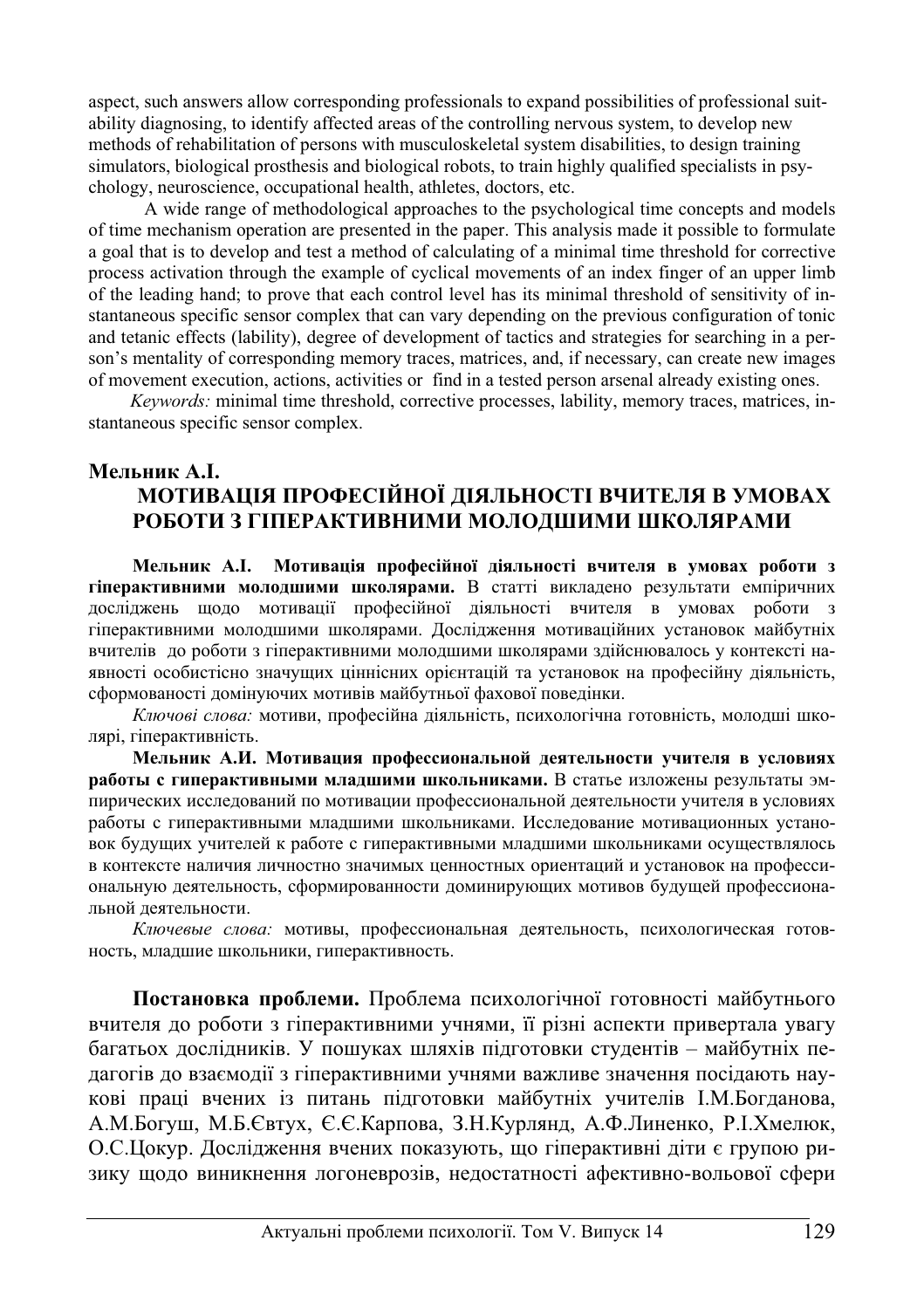та інших явищ. На думку науковців гіперактивність як явище має свої особливості та потребує кваліфікованого педагогічного керівництва, адекватної допомоги і психологічного супроводу процесу навчання в масовій школі.

Процес навчання гіперактивних дітей у школі, їх адаптація в колективі мають свою специфіку та вимагають спеціального аналізу й особливої організації. Проте, педагогами у практичній роботі особливості взаємодії з гіперактивними дітьми враховуються рідко. Однією з причин цього є недостатня психологічна підготовка вчителя до відповідної діяльності (Н.Ю. Максимова, О.Р. Мілютіна).

Отже, існує суперечність між потребою педагогічної практики у фахівцях, які златні ефективно навчати літей цієї категорії вілповілно ло їх індивілуально-психологічних особливостей, і недостатньою теоретичною і практичною розробкою проблеми психологічної підготовки таких фахівців. У цьому контексті особливої актуальності набуває проблема психологічної підготовки майбутнього вчителя до роботи з гіперактивними молодшими школярами.

**Вихідні передумови.** На основі проведеної роботи, а також аналізу психолого-педагогічної літератури, опитування експертів – досвідчених викладачів, які безпосередньо причетні до формування психологічної готовності студентів педагогічного університету до взаємодій з гіперактивними дітьми, використовуючи рівневий підхід для діагностики сформованості психологічної готовності, у дослідженні використано шкалу, що передбачає наявність чотирьох рівнів відповідно до повноти сформованості визначених показників: високий, середній, лостатній, низький.

Відповідно до структурних компонентів поняття "психологічна готовність" та показників його сформованості виділено чотири рівні сформованості готовності майбутнього вчителя до взаємодій з гіперактивними учнями: високий, серелній, низький.

Низький рівень. Студенти цього рівня не мають особливого бажання після закінчення вузу працювати за фахом, вагаються у визначенні понять, що складають основу професійної діяльності, відчувають значні труднощі у проведенні різного роду заходів із профілактичної діяльності. Віднесені до цього рівня сту-Тенти повною мірою не усвідомлюють суспільну значущість власної професійної діяльності, знання психологічних основ мають неточні, неповні, неглибокі, безсистемні. Виявляють стереотипність суджень, у них наявний елементарний рівень умінь, які використовуються невпевнено, спостерігається інтуїтивний вибір шляхів педагогічної профілактики, відсутність навичок із профілактичної діяльності.

Середній рівень. Студенти цього рівня не повністю усвідомлюють суспільну значущість власної професійної діяльності, мають низькі показники в сфері корекції поведінки учнів, бажання з проведення окремих заходів психокорекційного спрямування виявляють рідко. Частково розуміють та усвідомлюють зміст понять. Знання психологічних основ мають неточні, неповні, неглибокі, безсистемні. Виявляють стереотипність суджень, у них наявний елементарний рівень умінь, які використовуються невпевнено, спостерігається ін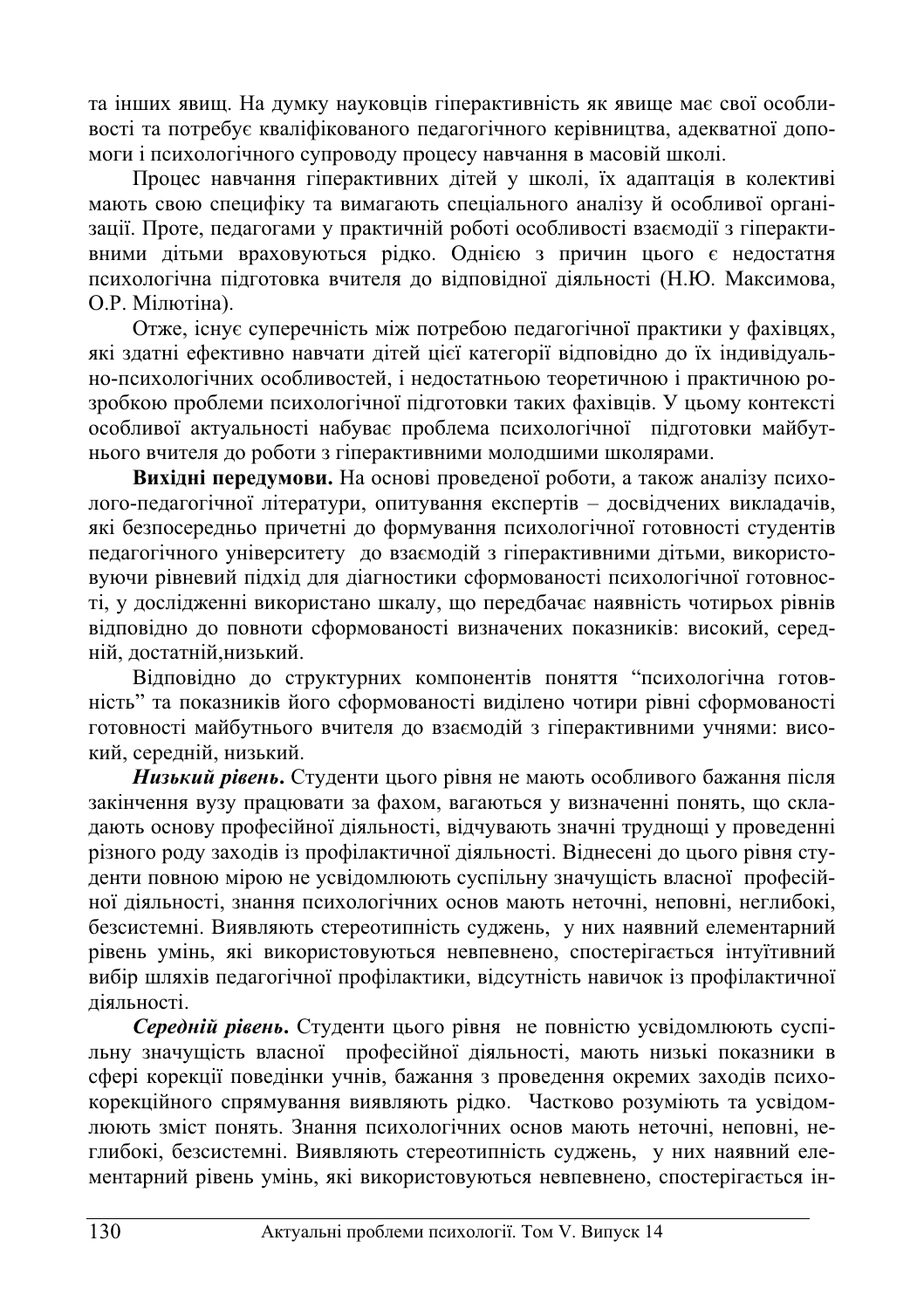туїтивний вибір шляхів педагогічної профілактики, відсутність навичок із профілактичної діяльності. Необхідність профілактичної діяльності вчителем усвідомлюється тільки в леяких ситуаціях.

**Достатній рівень.** Студенти цього рівня повністю розуміють й усвідомлюють важливість професії вчителя, його освітніх, виховних та профілактичних функцій. У них спостерігається бажання здійснювати профілактичну роботу на уроках та в позаурочний час. Майбутні педагоги усвідомлюють всі елементи структури та змісту профілактичної діяльності, можуть пояснити та встановити зв'язки між окремими психолого-педагогічними явищами. Знання понять точні й повні. Студенти мають добрі знання та вміють їх творчо використати у навчальних та відмінних від навчальних педагогічних ситуаціях

**Високий рівень** психологічної готовності майбутнього вчителя до взаємодій з гіперактивними молошими школярами. У студентів цього рівня спостерігається потребово-конструктивний рівень мотивації, глибоке усвідомлення суспільної значущості педагогічної професії у поєднані з інтересом до профілактичної діяльності та особистісною потребою до здійснення профілактичних заходів. Студенти цього рівня легко встановлюють зовнішні й внутрішні зв'язки в системі профілактичної діяльності вчителя, мають глибокі, точні, повні знання, прагнуть їх поповнювати та удосконалювати. Мають необхілні уміння та навички, вміють їх правильно і якісно застосовувати.

 $\overline{\textit{He}}\textit{d}$ агогічні цінності - це ті її особливості, які дозволяють не лише задовольняти потреби педагога, а й слугують орієнтирами для його соціальної та професійної активності, спрямованої на досягнення гуманістичних цілей [8].

Педагогічні цінності, як і будь-які інші духовні цінності, стверджуються у житті не спонтанно. Вони залежать від соціальних, політичних, економічних відносин у суспільстві, які багато в чому впливають на розвиток педагогіки і освітньої практики. Оволоління пелагогічними пінностями вілбувається в процесі здійснення педагогічної діяльності, в ході якої здійснюється їх суб'єктивація. Саме рівень суб'єктивації педагогічних цінностей слугує показником особистісно-професійного розвитку педагога.

Педагогічні цінності різняться за рівнем свого вияву, який може стати основою для їх класифікації. На цій підставі виділяються особистісні, групові та соціальні педагогічні цінності [8]. У контексті нашого дослідження особливу увагу привертають особистісні цінності, як соціально-психологічні утворення, в яких відображаються цілі, мотиви, ідеали, установки та інші світоглядні характеристики педагога. Вони містять не тільки когнітивні, але й емоційновольові компоненти особитості, що відіграють роль її внутрішнього орієнтиру. У них акумульовані як соціально-педагогічні, так і професійногрупові цінності, що служать підставою ідля ідентифікації ндивідуальноособистісної системи педагогічних цінностей. Ця система включає:

• цінності, пов'язані з утвердженням особистістю своєї ролі в соціальній сфері і професійному середовищі (суспільна значущість праці педагога, престижність педагогічної діяльності, визнання професії найближчим особистим оточенням і т. ін);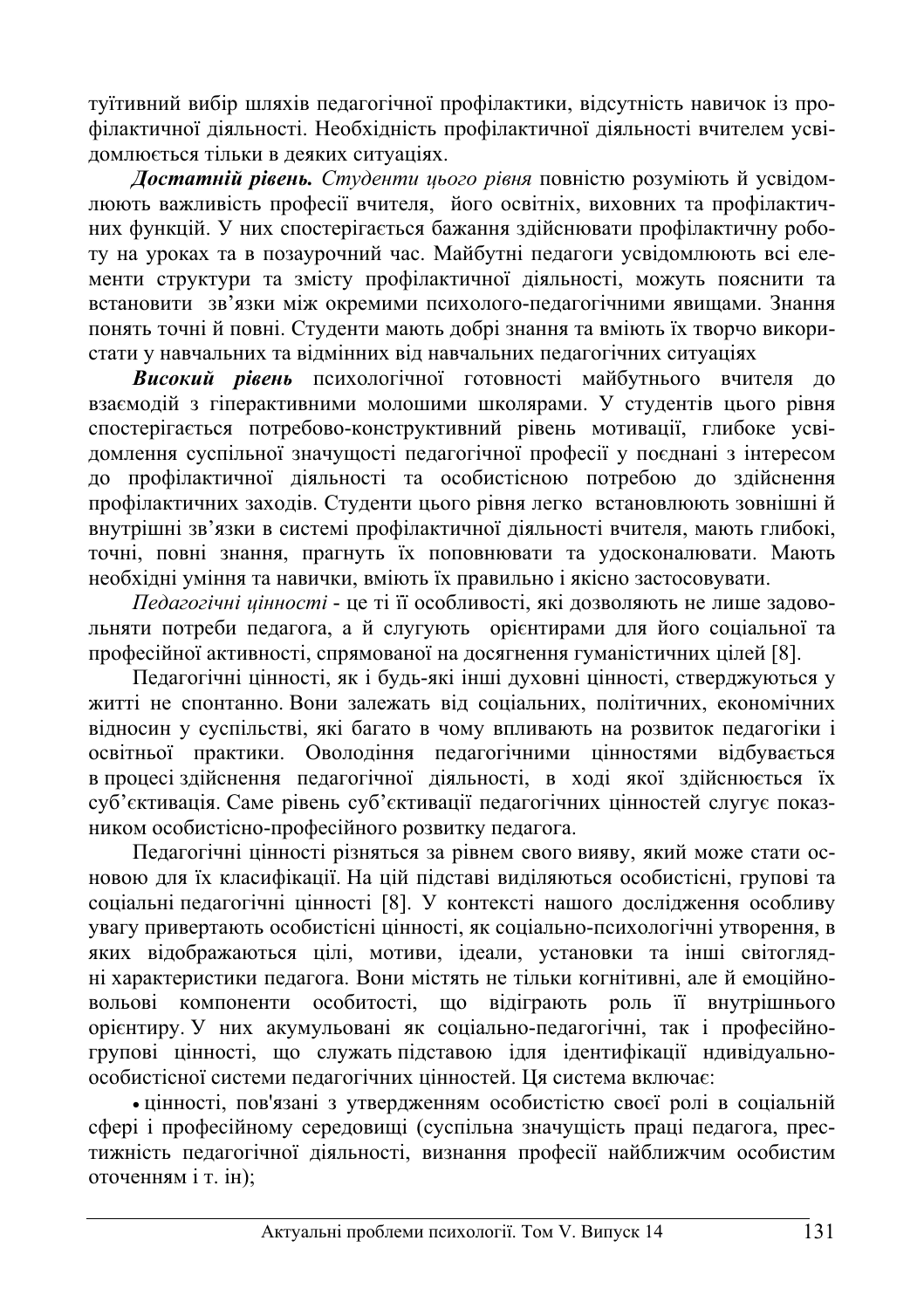• комунікативні - цінності, що задовольняють потребу в спілкуванні і розширюють його коло (спілкування з дітьми, колегами, референтними людьми, переживання литячої любові і прихильності, обмін луховними цінностями та ін);

• *саморозвитку* - цінності, що орієнтують на саморозвиток творчої індивідуальності (можливості розвитку професійно-творчих здібностей, залучення до світової культури, заняття улюбленим предметом, постійне самовдосконалення та ін);

**• самореалізації - цінності, що дозволяють здійснити самореалізацію (твор**чий, варіативний характер праці педагога, романтичність і захоплення педагогічною професією, можливість допомоги соціально неблагополучним дітям та інɲɢɯ);

• прагматичні – цінності, що дають можливість задовольняти прагматичні потреби (можливості отримання гарантованої державної служби, оплата праці і тривалість відпустки, службове зростання та ін.).

Виклад методики і результатів досліджень. Дослідно-експериментальна робота проводилася на базі Вінницького державного педагогічного університету, Національного педагогічного університету імені М.Драгоманова. Дослідженням було охоплено 129 студентів ВНЗ напрямку підготовки "Початкова освіта".

*I субетап* був спрямований на встановлення рівня сформованості мотиваційного компоненту психологічної готовності майбутнього вчителя на взаємодію з гіперактивними молодшими школярами. З цією метою передбачалося визначити характер їхніх особистісно ціннісних та соціальних установок щодо власної професійної діяльності. Особливо важливим стало дослідження наявності особистісно значущих ціннісних орієнтацій та установок на професійну діяльність та сформованості мотивів майбутньої фахової поведінки.

Виявлення мотивів майбутньої фахової поведінки здійснювалося за допомогою методики "Незакінчені речення" (за А. Марковою) [5], адаптованої до нашого дослідження. Пропонована методика включала п'ять незакінчених речень, об'єднаних спільною тематикою, які потрібно було завершити.

У процесі опрацювання робіт з'ясовано, що майбутня професійна діяльність для більшості студентів є невід'ємною частиною їхнього життя. Школу респонденти називали "домом, у якому ми живемо", "мрією усього життя", <sup>"</sup>покликаннням", "бажаною працею, яка приноситиме задоволення". Відповіді опитуваних свідчать, що практично всі вони усвідомлюють цінність майбутньої професійної діяльності та виявляють позитивне особистісно-ціннісне ставлення до неї. У своїх професійних намірах більшість студентів є позитивно налаштованими. Їх установки спровоковані здоровими мотивами. Так, вони прагнуть <sup>"</sup>/*стати гарними вчителем, про якого будуть пам'ятати", "поліпшити складну*  $cumyauio i ni*двии*и ти ёвень освіченості молодого покоління " (37,8%), "досяг$ ти професійної досконалості", "бути другом дитині" (17,7%). Для них робота з дітьми є джерелом професійного життя.

Проте, значна частина опитуваних (48,6%) керується прагненням отримати задоволення у вигляді матеріальних благ.

Щодо мотивів майбутньої професійної діяльності, студенти у переважній більшості виявляють прагматичні позиції. Так, називаючи мотиви, які скеровують їх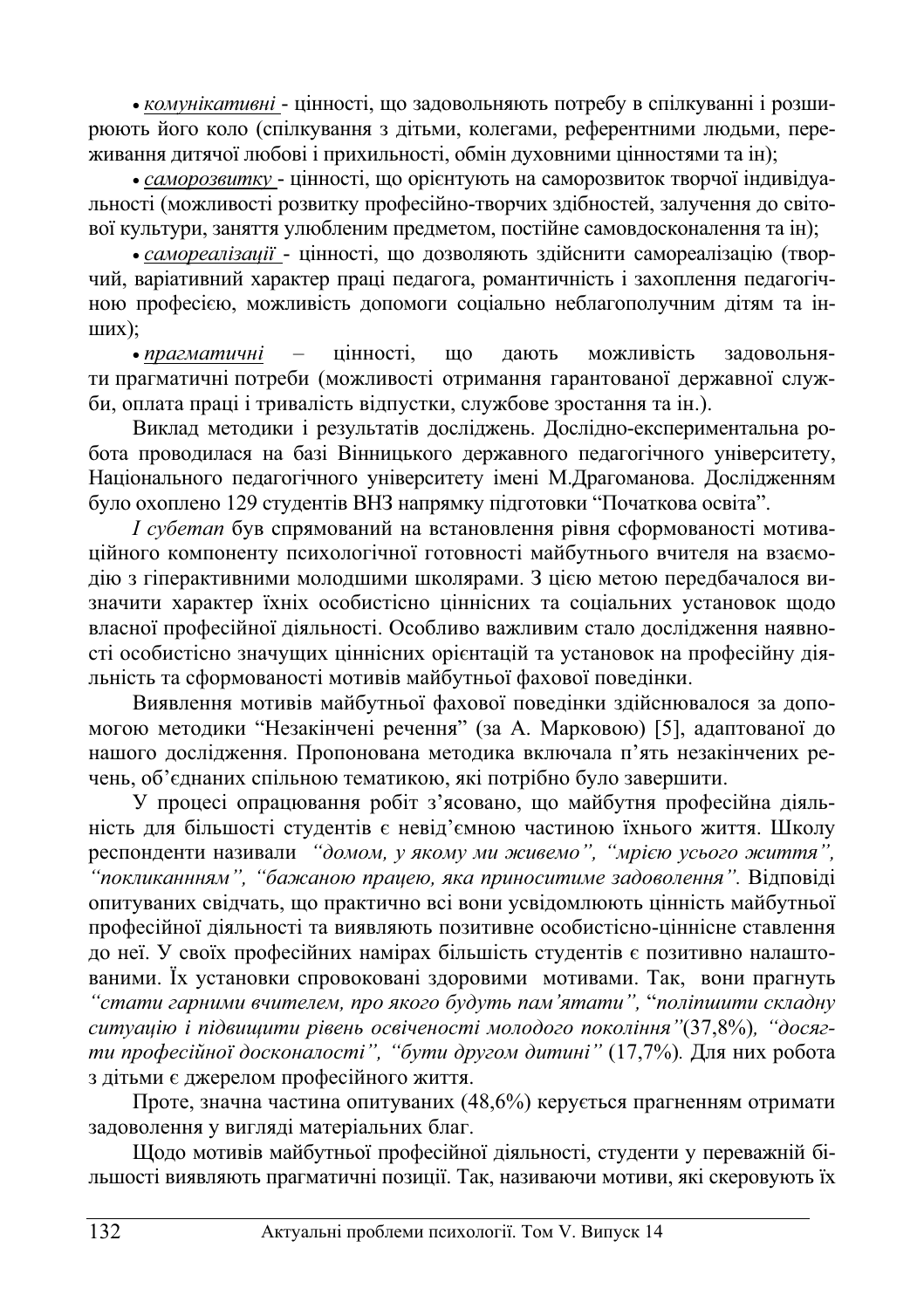професійні установки майбутні вчителі наголошують на "*соціальній захищенос*ті", "можливості користуватися довгостроковою відпусткою", "мати гарний соціальний статус", "бути в центрі уваги". Схожі відповіді зустрічаються в 53,3% респондентів. 48,6% опитуваних зазначають, що майбутня професійна діяльність "приносить моральну насолоду", "певне визнання", "можливість профе*сійного зростання*". Лише незначний відсоток студентів (13,6%) у своїх відповідях мотивують професійний вибір, виходячи з гуманістичних позицій. Зокрема, серед їхніх відповідей: "без школи – немає майбутнього", "діти потребують *ɜɱɢɬɟɥɿɜ-ɩɪɨɮɟɫɿɨɧɚɥɿɜ", "ɜɱɢɬɟɥɶ – ɩɨɤɥɢɤɚɧɧɹ ɞɭɲɿ ɿ ɫɟɪɰɹ".*

Переважна більшість респондентів (89,5%) пов'язують майбутню професійну діяльність з певними труднощами. Свої позиції мотивують тим, що вони несуть відповідальність за дітей (30,6%), що це входитиме в їхні безпосередні обов'язки (57,3%), що в такий спосіб вони виконуватимуть суспільне замовленняй реалізовуватимуть політику держави в галузі освіти і виховання підростаючого покоління (17,7%); 10,1% опитуваних вказують на виконання свого громадянського обов'язку перед суспільством.

Поряд із цим, 10,5% студентів не співвідносять майбутню професійну діяльність з певними труднощами, оскільки, на їхню думку, "цим повинні займатися спеціальні служби", "це не передбачено посадовими інструкціями".

Свою готовність до роботи з гіперактивними молодшими школярами оцінюють як недостаню. Основними аргументами при цьому висувають "недоcтатність професійної підготовки", "не відповідність змісту навчальних дис**ишплін шкільним реаліям** " тощо. Студенти обурені, що в основу їх професійної підготовки покладено інші принципи, якими декларується теоретичні підходи, мало уваги звертається на практико-діагнотичну сторону, гостро відчувається брак практичних умінь і навичок взаємодії з молодшими школярами, які потребують особливої уваги.

Таким чином, узагальнюючи результати проведеного діагностичного обстеження, ми дійшли висновку, що спектр мотивів професійної діяльності студентів є достатньо широким. Серед них найчастіше зустрічаються зовнішні (соціальні) мотиви, пов'язані з задоволенням життєвих потреб, у примноженні матеріальних благ (економічні мотиви); із прагненням до професійного самовираження та самовдосконалення (мотиви престижу, досягнення, успіху, обов'язку). Засмучує той факт, що, поряд із цим, у судженнях студентів прослідковуються вузько утилітарні мотиви, що вказують на вузькоформатність та меркантильність мислення. У таких опитуваних відсутнє внутрішнє спрямування на майбутню професійну діяльність, в їхніх позиціях нівелюється власна участь у поліпшенні освітньо-виховного середовища. І лише незначна частина студентів (8,9%) у своїх судженнях виявили професійно спрямовані мотиви, вказуючи на виняткову цінність обраної професії, необхідність докладати максимум зусиль щодо реалізації власної професійної програми.

Наявність особистісно значущих ціннісних орієнтацій та установок на професійну діяльність діагностувалася нами за допомогою адаптованої до нашого дослідження методики визначення ціннісних орієнтацій В.Шадрикова [8].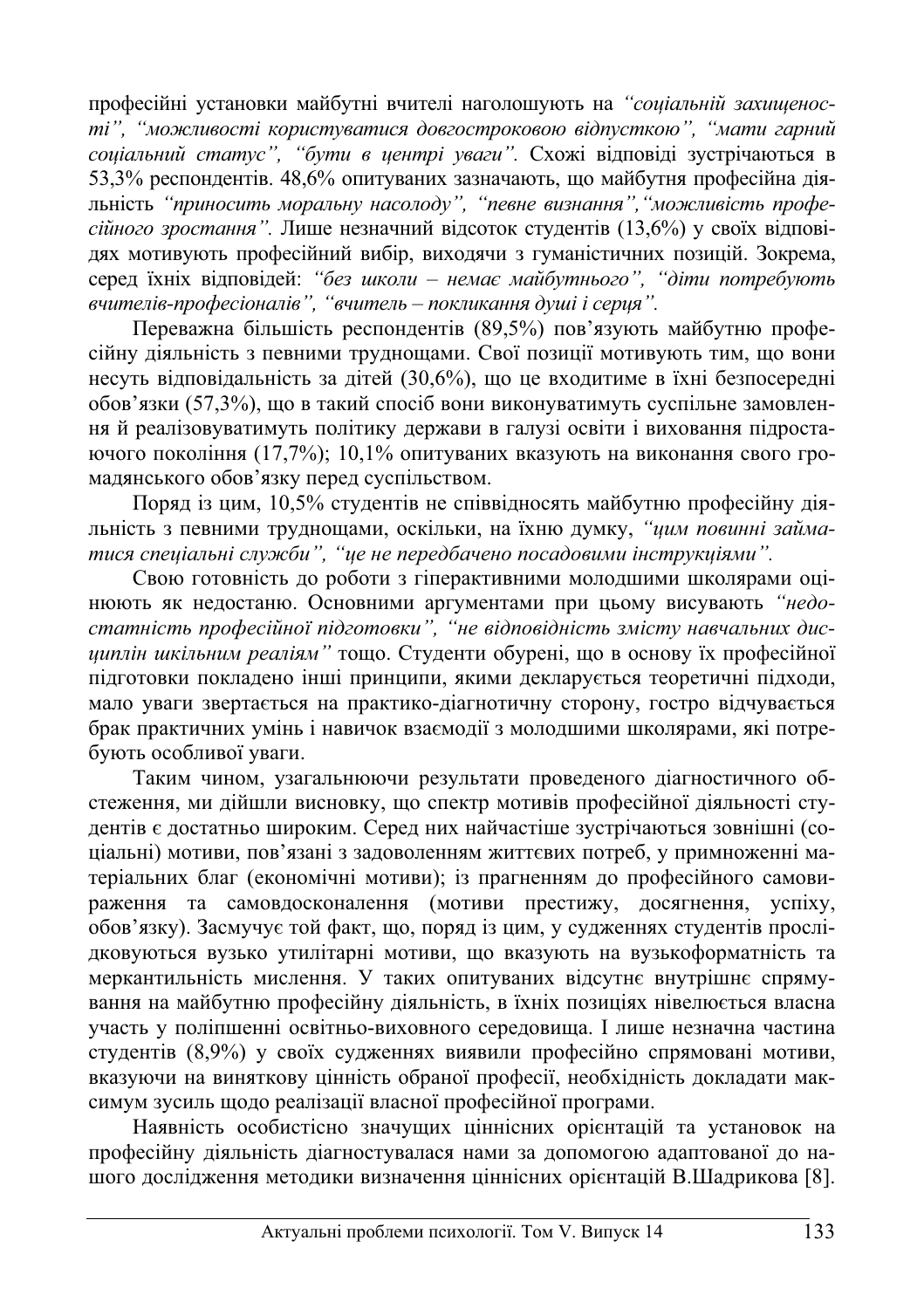

Рис. 1. Ціннісні орієнтації та установки студентів на майбутню професійну діяльність

Шляхом експертних оцінок нами були відібрані 12 індикатів, які визначають характер спрямованості студентів на майбутню професійну діяльність. Респондентам було запропоновано виставити ці індикати в порядку їхньої особистісної значимості (найбільш значимому індикату присвоюється 1 ранг, індикату,

що знаходиться близько до нього за значимістю - 2 ранг і т. ін.). У результаті кількісної обробки одержаних даних ми отримали частотність виборів студентів з кожного індикату (рис. 1), що відображає їхню спрямова-

ність на досліджувану діяльність (їхні ціннісні орієнтації).

Усі запропоновані для вибору індикати ми згрупували у три групи, які об'єднували професійно-спрямовані цінності (перша група), саморозвитку та самореалізації (друга група) та прагматичні цінності (третя група). Здійснивши розрахунки в межах кожної з груп, ми з'ясували, що найбільшу кількість виборів студентів здобули ціннісні орієнтації саморозвитку та самореалізації (42,5%). Зокрема, вчительську роботу опитувані пов'язували зі сумлінним виконанням своїх безпосередніх професійних обов'язків, вони зауважували - що це їхній громадянський обов'язок перед суспільством, що це – гарний приклад у вихованні майбутнього покоління тощо.

Значна частина студентів (29,6%) здійснила свій вибір на користь професійно-спрямованих цінностей. Професійну діяльність вони співвідносять насамперед із здоров'язберігаючою, суспільною функцією. Рідше опитувані зауважува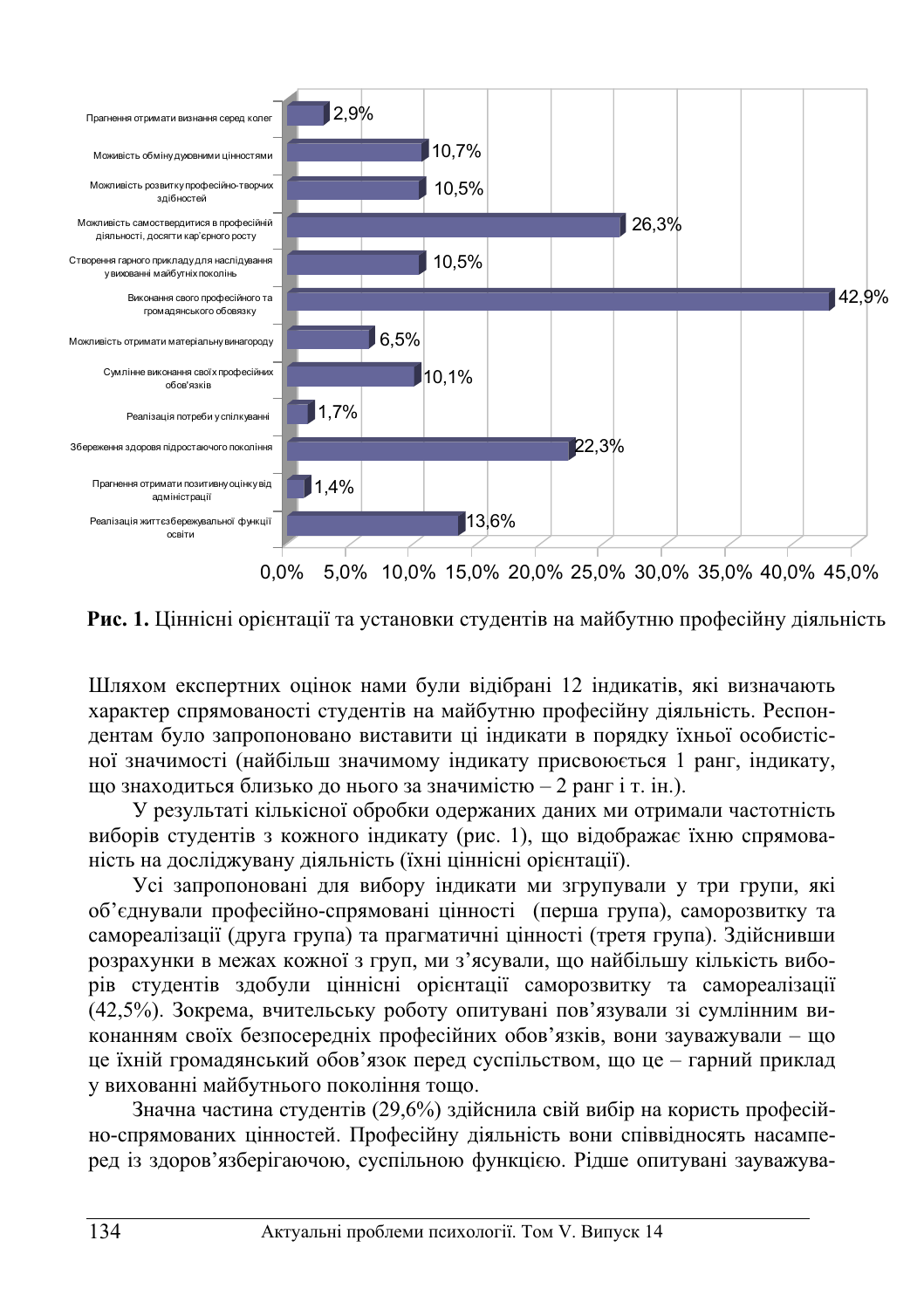ли, що це – можливість для них самоствердитися в професійній діяльності, досягти кар'єрного росту, отримати визнання колег чи матеріальну винагороду.

Лише третьою за рейтингом стала позиція студентів, що відображає їхню спрямованість на професійну діяльність (її виявили 27,9% респондентів). Такі опитувані вбачають у професійній діяльності можливість зупинити деструктивні процеси в індивідуальному розвитку, спостерігається вияв прагнення не нашкодити дитині, різнобічно розвивати її у гармонії, допомагати пізнавати світ і розширювати кругозір тощо.

Отже, на підставі кількісного та якісного аналізу результатів, отриманих на I субетапі експериментального дослідження, можемо зробити висновки, що переважна більшість респондентів (42,5%) виявили низький рівень сформованості досліджуваного критерію, середній рівень притаманний 40,0% студентів, а от високий рівень спостерігається лише у 17,5% майбутніх фахівців. Зведені результати за критерієм, що відображає аксіологічний компонент професійної готовності до взаємодій з гіперактивними молодшими школярами представлено на рис. 2.





Висновки. Таким чином, за результатами констатувального етапу експерименту встановлено, що в переважній більшості студенти мають значні прогалини в психолого-педагогічних знаннях, не володіють теоретичними основами створення психолого-виправданого, професійного середовища. У них недостатньо сформовані особистісно значущі ціннісні орієнтації та установки на професійну діяльність, мотиви майбутньої професійно-педагогічної фахової поведінки, а тим більше практичні уміння розв'язання складних ситуацій, які матимуть місце у майбутній професійній діяльності. Особливо низьким є рівень професійної мотивації майбутніх вчителів на взаємодію з гіперактивними молодшими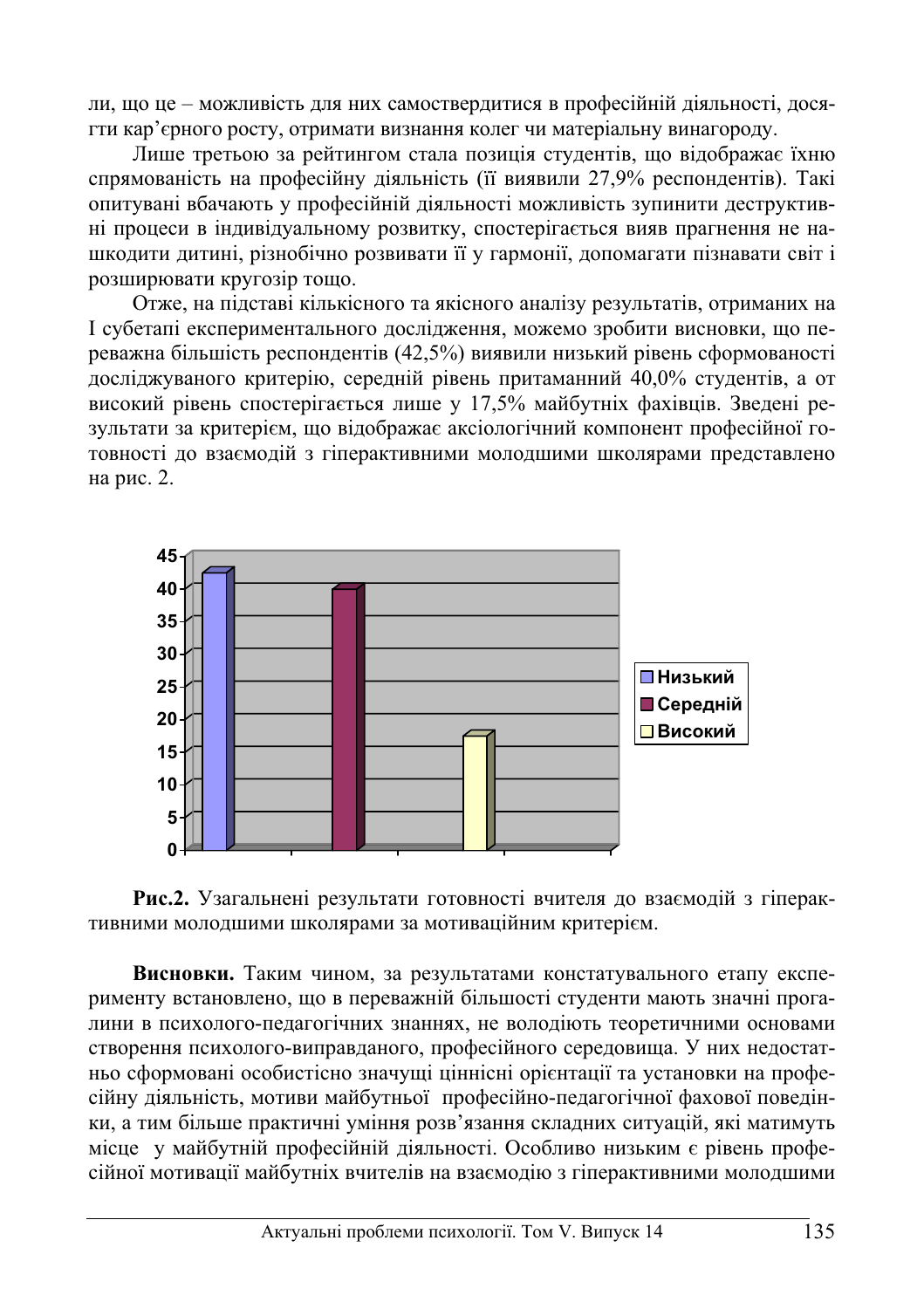школярами. Основною причиною цього є недостатня професіоналізація навчально-виховного процесу у ВНЗ, безсистемність у вищому навчальному закладі стосовно організаційно-пелагогічних захолів психолого-пелагогічного спрямування та професійної діяльності в цілому.

Проте значна частина студентів проявляє інтерес до психологопедагогічних проблем. Отже, виходячи з цього, професійна освіта студентів педагогічних ВНЗ повинна спрямовуватися на формування достатніх за рівнем узагальнення, повноти та дієвості знань й умінь стосовно прийняття професійних рішень у ситуаціях навчально-виховного характеру. Педагогічний процес повинен мати керований характер, тому необхідно реалізувати орієнтацію на досягнення запланованого педагогічного результату, забезпечивши підвищення якості всього комплексу умов, які необхідні для формування психологопедагогічної, професійної мотивації майбутніх вчителів.

Перспективи подальших досліджень полягають у дослідженні показників змістового та діяльнісного критерію психологічної готовності майбутнього вчителя до взаємодій з гіперактивними дітьми молодшого шкільного віку.

## Список використаних джерел

- 1. Афанасьєва В. Є. Формування психологічної готовності педагогів до роботи з обдарованими школярами [Електронний ресурс] / В. Є. Афанасьєва // Матер. Всеукр. науково-практ. конфер. "Підготовка педагогічних кадрів до роботи з обдарованими школярами в системі післядипломної педагогічної  $\alpha$ евіти" [м. Рівне, 22–23.11.2007 р.]. – Режим доступу: http: //www.roippo.rivne.com/.
- 2. Булах І.С. Психологічні аспекти міжособистісної взаємодії викладачів і студентів : Навчально-методичний посібник / І.С.Булах, Л.В.Долинська. -Київ: НПУ, 2002. – 114 с.
- 3. Ильин Е. П. Мотивации и мотивы / Е. П. Ильин. СПб. : Питер, 2000. - $512 c.$
- 4. Квадріціус Л. В. Професійна самоосвіта вчителя / Л. В. Квадріціус // Управління школою. – 2006. – № 13. – С. 35–38.
- 5. Маркова А. К. Психология профессионализма / А. К. Маркова. М. : Просвешение, 1996. – 123 с.
- 6. Тригубець Г. Є. Розвиток мотиваційної складової психологічної готовності педагогів до роботи із творчо обдарованими [Електронний ресурс] / Г. Є. Тригубець // Матер. Всеукр. науково-практ. конфер. "Підготовка педагогічних кадрів до роботи з обдарованими школярами в системі післядипломної педагогічної освіти" [м. Рівне, 22–23.11.2007 р.]. – Режим доступу: http://www.roippo.rivne.com/.
- 7. Черньонков Я. О. Самоосвіта вчителя як показник творчого становлення / Ярослав Олександрович Черньонков // Педагогічний вісник. – 2007. – №  $4. - C. 54 - 58.$
- 8. Шадриков В.Д. Качество педагогического образования / В.Д.Шадриков. -М.: Логос, 2002. – 200с.